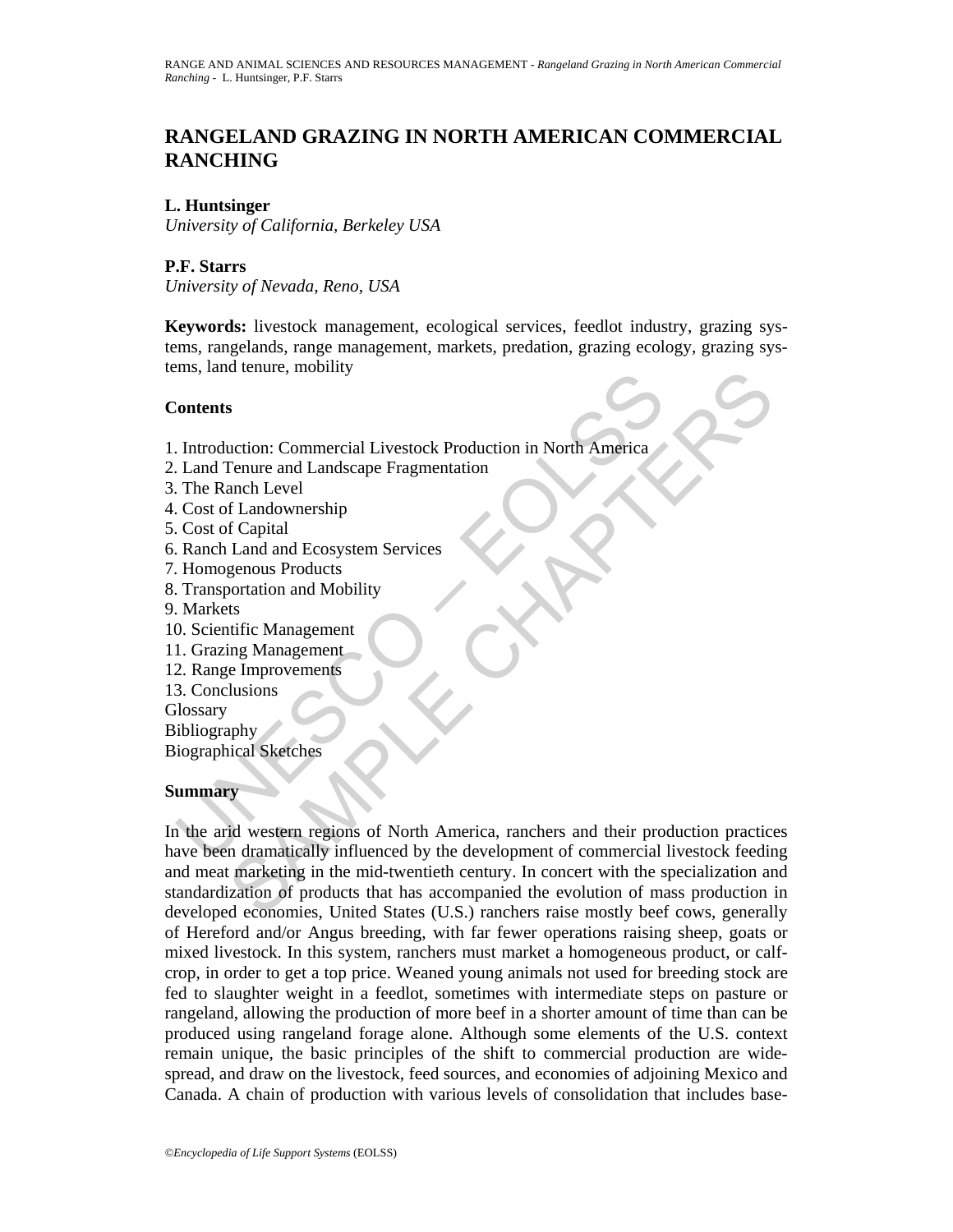line "manufacturing", mid-level processing, and retail has evolved, along with a cost of capital that is often borne as debt, the accumulation of extensive areas of land that are either owned, leased, or controlled by the livestock owner, the ability to ship animals and product to multiple destinations, and the globalization of markets, including competition for markets. At the rangeland level, herds that are managed for an even-aged calf crop have exaggerated peaks and troughs in nutritional demand that increase risk to the producer and often require supplemental feeding when forage production fails to keep up. The use of growth hormones to speed growth, and antibiotics to reduce the impacts of feedlot crowding and high-energy feeds, has become widespread.

This chapter compares current livestock production systems with more traditional systems, with attention to the implications for grazing practices. Currently, grazing restrictions aiming to protect wildlife and water quality, and changing priorities for public lands, are causing further changes in rangeland livestock production systems. Ranchers in the U.S. retain some characteristics that are typical of more traditional pastoralists, including a deep attachment to the lifestyle, the use of land without secure tenure, a support network of peers, and an abhorrence of outside authority. Some of these traits may help ranchers take advantage of emerging markets for ecosystem services, habitat improvement, fire hazard reduction, land conservation, and niche livestock products.

## **1. Introduction: Commercial Livestock Production in North America**

ons aiming to protect wildlife and water quality, and changing priors, are causing further changes in rangeland livestock production sy the U.S. retain some characteristics that are typical of more tradition is the U.S. re ing to protect wildlife and water quality, and changing priorities for public causing further changes in rangeland livestock production systems. Ranchen causing further changes in rangeland livestock production systems are In the late nineteenth century in semi-arid North America, an influx of speculative money, funded by industrial wealth and family fortune, often from distant shores, drove the rapid development of a commercial livestock industry based on access to low-cost, uncontrolled land, and the ability to transport livestock to distant markets. Profiteering from running cattle crashed toward the end of the century with overstocked ranges, inadequate and badly placed fences, and a few brutal winters. The government asserted control over this range in the early twentieth century. Most summer range was reserved out of the public domain into the National Forests, and now is under the jurisdiction of the United States Forest Service (USFS). Most lowland ranges eventually came under the jurisdiction of the United States Bureau of Land Management (BLM). First priority for allocation of government rangeland, or 'public lands', went to those owning land with a home ranch nearby. 'Grazing allotments', areas of land individuated to households whenever possible, were then allocated and a fee set for grazing on a per head basis. Emphasis on ownership of nearby private property meant that transhumant and sedentary cattle producers had the advantage over shepherds and others who did not own proximate land.

Though ranches are of course a function of the culture of settlers and the details of the local environment, a typical cattle ranch evolved to have a ranch house and private 'deeded acres' located on water or a water development. On the deeded land is found irrigated pasture, used in some parts of the livestock production cycle, hay fields, and sometimes, crops. But there is considerable variation: in Texas, there is little public land as a result of an agreement when Texas joined the union; in the southwest and California, community and individual land grants under the Spanish and Mexican governments have created divergent property ownership patterns; in the southwest, Native American reservations have still different grazing and tenure practices.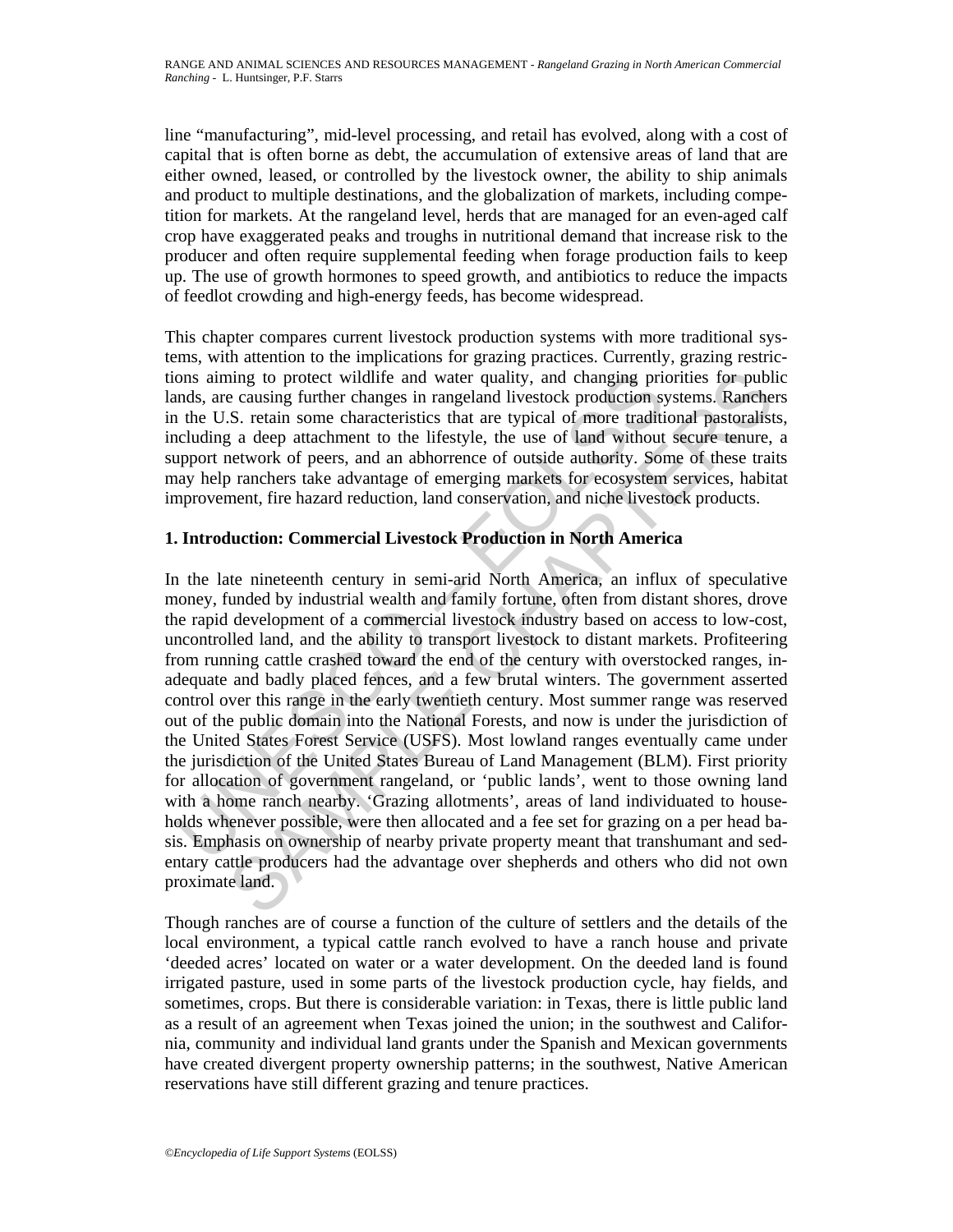In the arid western regions of North America, the ranchers that have persisted and their production practices have been dramatically influenced by the development of commercial livestock feeding and meat marketing in the mid-twentieth century. In this chapter, we focus on the management of grazing as part of commercial ranching. Driven in no small part by an overabundance of unmarketable grains that developed in the midtwentieth century, the United States is where commercial, grain-fed, livestock production first evolved This chapter focuses on the use of rangelands in commercial ranching, with an emphasis on the United States, but with qualifying notes where there are departures from those norms in adjoining countries. It is not an analysis or review of the impacts of grazing on rangeland ecosystems in the U.S. or elsewhere.

ontinent solely on hay, grains, silage, irrigated pasture, and agricult<br>owever rangelands often play an important role in the western U.S. production. Estimates of the relative contribution of different son-<br>choduction. Es t solely on hay, grains, silage, irrigated pasture, and agricultural by-product<br>rangelands of<br>then lays an important role in the vessert U.S. particularly in can<br>entiment controllation of different sorts of feedstock<br>in th In fact, considerable numbers of cattle and sheep are produced on the North American continent solely on hay, grains, silage, irrigated pasture, and agricultural by-products, however rangelands often play an important role in the western U.S. particularly in calf production. Estimates of the relative contribution of different sorts of feedstock, whether in the United States, Mexico, and Canada, or globally, are complicated by the diverse and variable ways of feeding livestock. Further, the industry has stratified into several layers, each with regional variations, which means that the use of different kinds of feeds, and rangeland, not only varies regionally and temporally, but with the level of the operator in the production chain. In general, commercial livestock operators make use of what they can get, and they share this trait with even the most traditional pastoralists (see *Range Livestock Production Systems in the Near East*). Whereas traditional herders strategically take advantage of what the weather and other factors bring, commercial ranchers often have access to a large menu of feeds and pastures, with costs for each that vary each year and may be affected by local and global markets. And while the herder may move or make adventitious use of a quick variation or improvement in conditions, the commercial rancher is more likely bound by contract, conventions, and the strictures of lenders and partners. At the global level, the advent of the "ethanol economy" has seriously affected the relative costs of many feedstuffs, and at the same time, created a supply of "distillers grains" that can be used as feed. Feed and animals can equally be shipped long distances – while also at a carbon and cash cost.

The multiple-tiers of commercial livestock production reflect the cost-savings of specialization and the different kinds of resources, management, and financial skills needed at each level. Each tier may have distinct ownerships and levels of consolidation, though consolidation tends to increase as you go up the chain. In arid North America, at the bottom is what is commonly referred to as the rancher, or calf producer. The rancher maintains a brood herd of cattle that produces calves every year. These calves may be kept by the rancher after weaning, or sold at weaning to another producer who specializes in weanlings. If the animals are grazed during the year after weaning, they are referred to as stockers and that owner is also, by consensus, a rancher. Weanlings and stockers are generally eventually put onto feeds of one sort or another, usually in feedlots. Though some ranchers may own or invest in feedlots, or lease feedlot spaces, feedlots often are owned by "feedlot operators". They purchase animals from ranches and farms and place them on feed for 100 to 150 days. These animals, in turn, are slaughtered at about 1.5 years of age and sold to processors and retailers for sale through stores. Vertical integration, from birth to weanling to rangeland through feedlot and out the door of the supermarket, does happen but rarely so, and especially rare is integration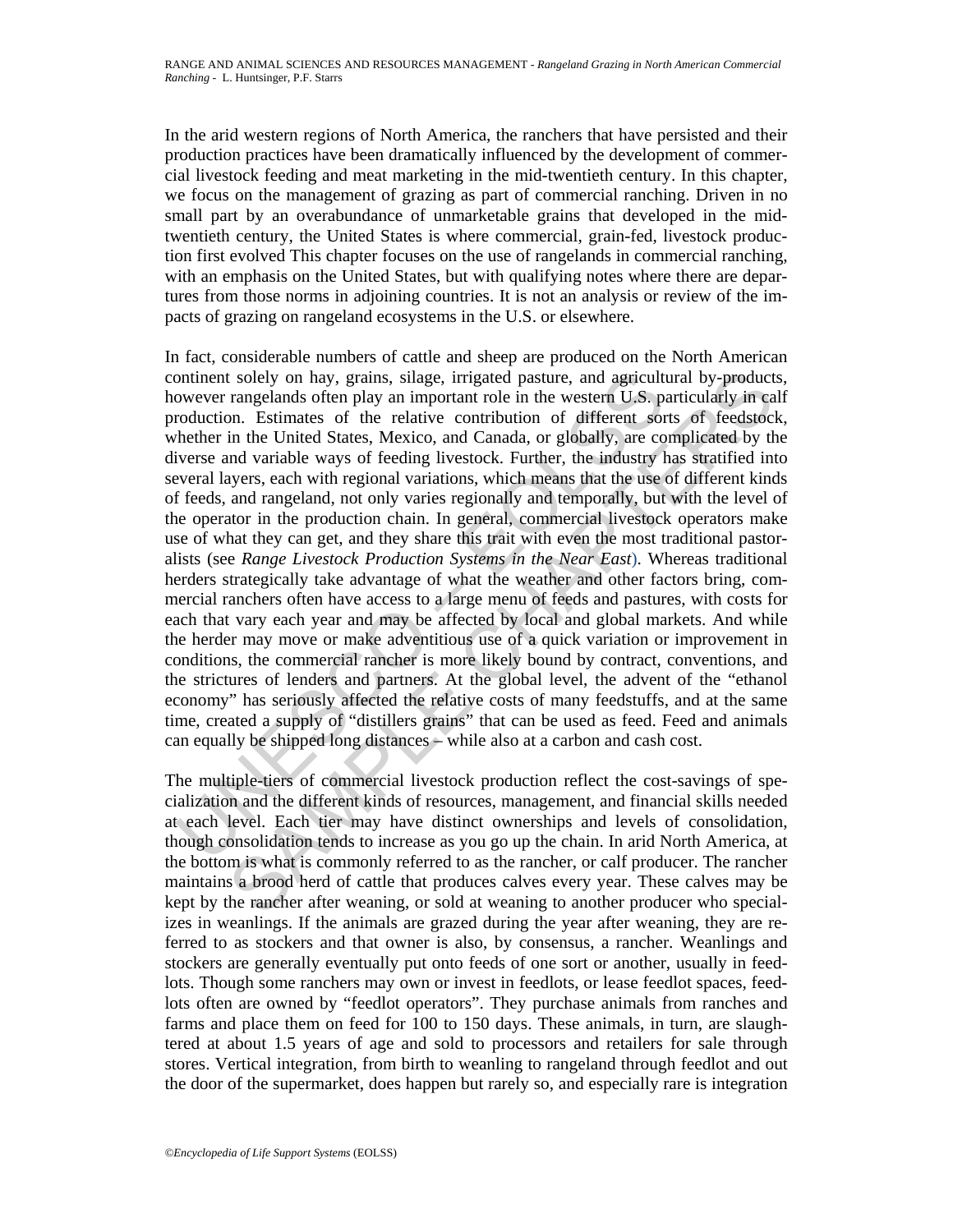beginning at the ranch level. Contracting by feedlots from that level, for calves that manifest specific qualities (uniform appearance, coloration, weight, frame, or age), is relatively common. Some ranchers retain ownership of calves as they pass through the production chain, paying a charge to a feedlot owner based on gain, and so forth. While the United States has the largest cattle feeding industry in the world, grain feeding is also a part of production in other countries. Most Australian and South American beeves are grass or pasture fed, though there has been expanding use of grains, with about a third of Australia's beef finished on grain today. The model remains most widely embraced in the United States, with Canada and Mexico providing calves and stockers shipped to the grain-producing Great Plains of the United States, where animals are warehoused and fed to slaughter weight in huge feedlot operations close to Midwestern grain fields (Figure 1). On January 1 of 2009 there were about 32 million beef cows in the United States, with 13.9 million cattle in feedlots.

ie United States, with 13.9 million cattle in feedlots.<br>
Commercial cattle production is considered driven by a "cattle cycle" a supply and demand. Reduced cattle supplies invoke higher slaught<br>
attle supplies invoke lower d States, with 13.9 million cattle in feedlots.<br>
cial cattle production is considered driven by a "cattle cycle" based on change y and demand. Reduced cattle supplies invoke higher slaughter prices. Large high relative to Commercial cattle production is considered driven by a "cattle cycle" based on changes in supply and demand. Reduced cattle supplies invoke higher slaughter prices. Large cattle supplies invoke lower slaughter prices. When the cost per kg of gain in the feedlot becomes high relative to finished cattle prices, calf prices are lowered relative to both yearling and fed cattle prices. Cheap calf prices, in relation to yearling prices, favor keeping animals on pasture or hay, termed "backgrounding", which results in many producers gradually shifting into backgrounding enterprises. The calf crop decreases over time due to low calf prices, first depressing prices further during the cow herd reduction and eventually increasing beef prices as supply decreases. When slaughter prices are high in relation to cost of gains in the feedlots, calf prices rise faster and higher than yearling prices, which is unfavorable to backgrounding. This causes cow herds to expand and feedlots to place younger, lighter cattle on feed and more feed grain is used. Eventually, as beef supplies and calf crops become larger, and feed grain usage increases, beef prices decrease. This also leads to lower calf prices and higher grain price. The industry again shifts to backgrounding. The range-based cow-calf producer has the least amount of flexibility among the various enterprises, and high fixed costs in maintaining a herd of brood cows and owning land.

Production of lambs is much less common in the United States, and is more likely to be carried out from lambing to sale for slaughter under one ownership, though often the base level producer sells weanling "feeder lambs" at two or three months of age to feedlot producers. Most lambs are fed grains during at least the final phase of growth, whether in feedlot or creep, generally for two to three months. They are typically slaughtered at three to six months of age. There is a growing market for early harvest lamb to meet demand for better quality, lighter-weight lambs, and/or lamb sold directly to consumers at the farm gate. There are also farm flock production models that do not use rangelands and rely only on some combination of irrigated pasture, grains, other concentrates, crop aftermath, small grain fields, and hay. According to the National Research Council, during the last 60 years, the number of sheep in the United States has been declining, from a record high of 56 million head in 1942 to 5.7 million head as of January 1, 2009. The U.S. Department of Agriculture reports about 3.7 million goats in the U.S. on January 1, 2009 (USDA-NASS 2009).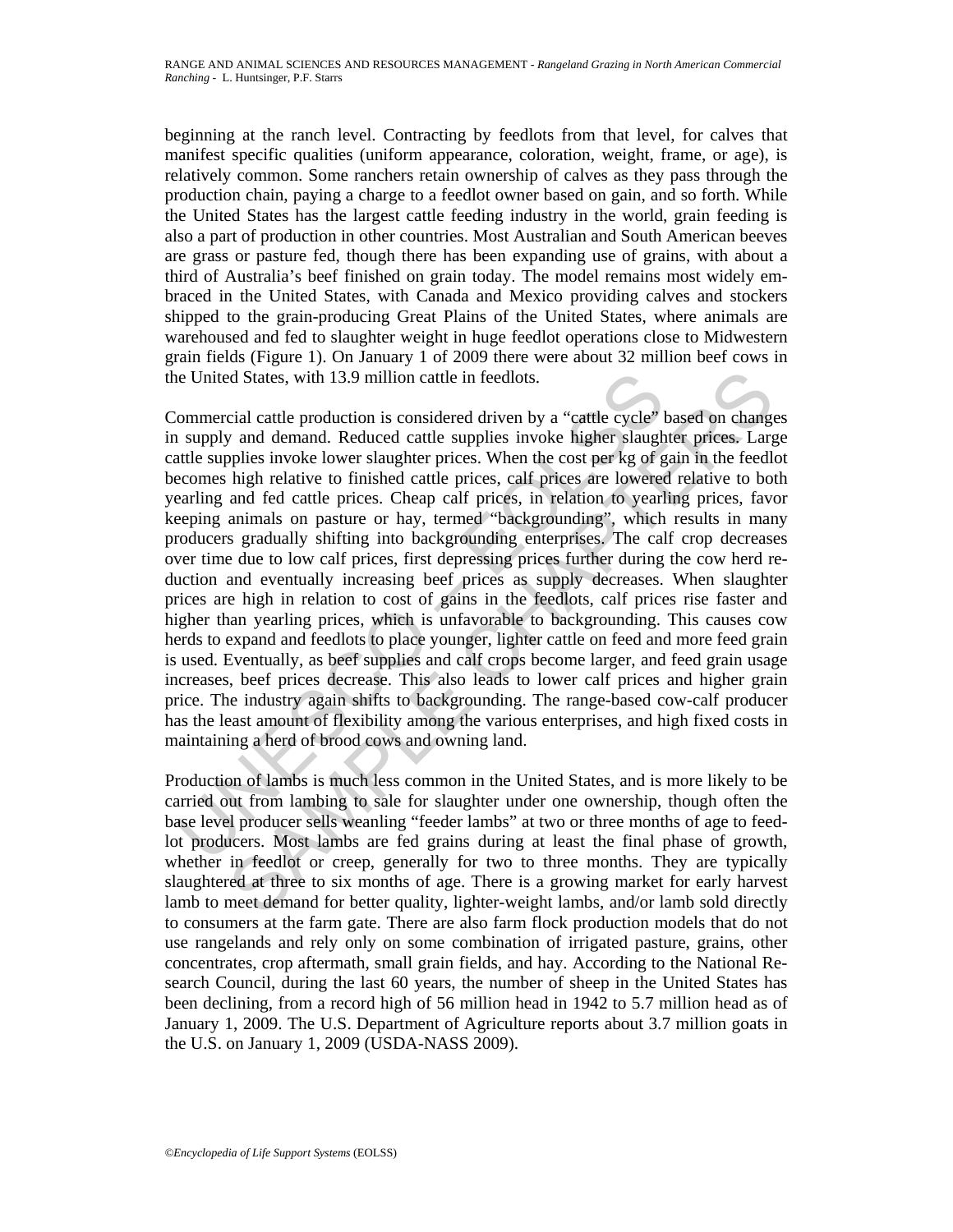RANGE AND ANIMAL SCIENCES AND RESOURCES MANAGEMENT - *Rangeland Grazing in North American Commercial Ranching* - L. Huntsinger, P.F. Starrs



Figure 1. The beef cow inventory shows the relatively low density of cattle in the western regions of North America, however a disproportionate share of the calves come from western rangelands. Cattle on feed are concentrated in areas with high availability of grains and agricultural by-products(from USDA-NASS 2002 and 2007).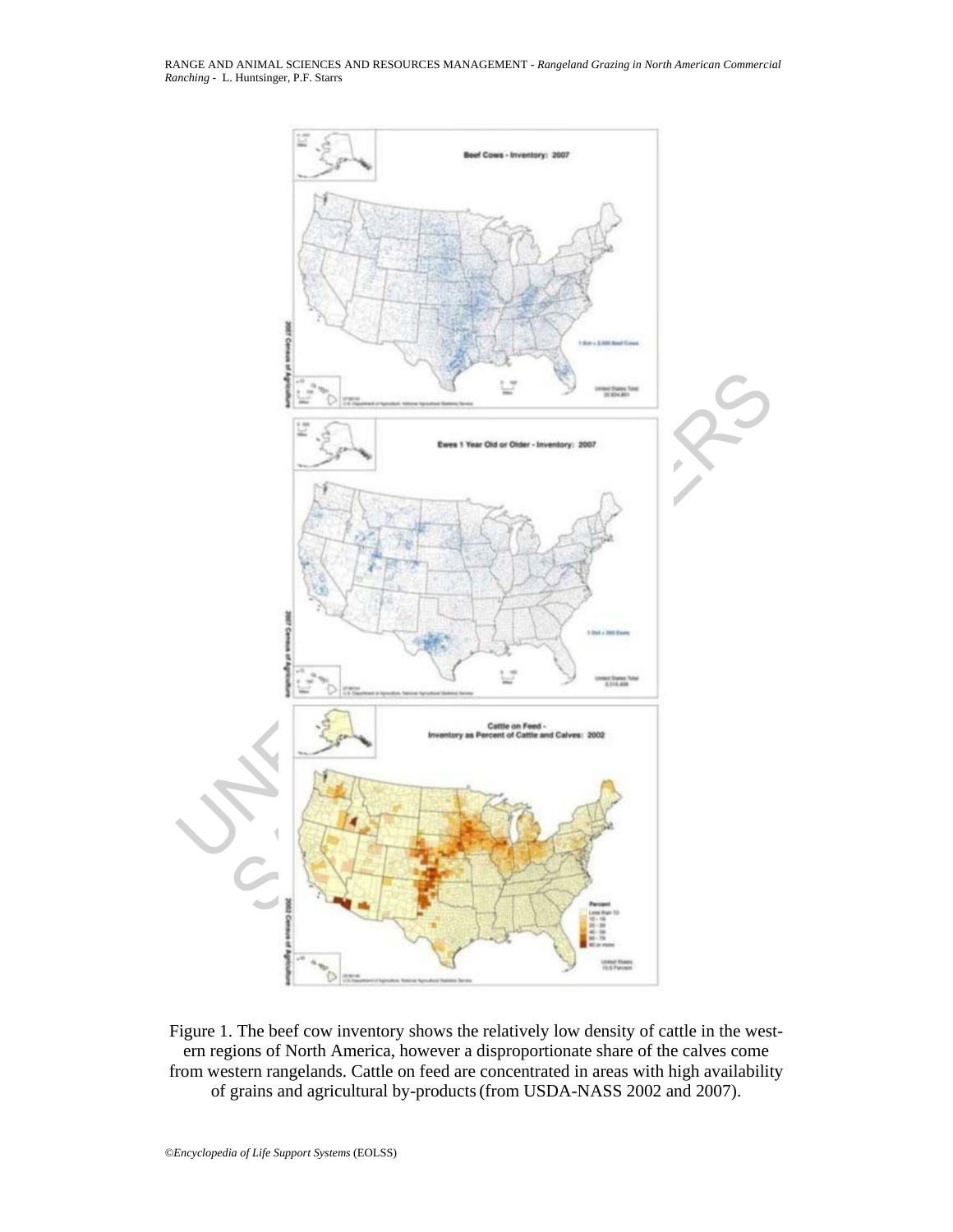A chapter on "grazing practice in commercial ranching" must concentrate on the lamb or calf producer level of livestock ranching as part of a highly developed commercial economy, where grazing on rangeland is a part of the process and a significant source of forage for the herd. Diverse and intermediate production forms of course exist throughout the world and are beyond the scope of this chapter, but many incorporate aspects of the commercial ranching described here, and each includes changes in fundamental aspects of traditional pastoralism: individuation of land tenure, new management institutions and practices, and mass production for the market (see also *Range Livestock Production Systems in the Near East*).



# TO ACCESS ALL THE **32 PAGES** OF THIS CHAPTER, Visit: http://www.eolss.net/Eolss-sampleAllChapter.aspx

### **Bibliography**

UNESCO – EOLSS SAMPLE CHAP[TER](https://www.eolss.net/ebooklib/sc_cart.aspx?File=E5-35-02)S Briske, D.D., J. D. Derner, J. R. Brown, S. D. Fuhlendorf, W. R. Teague, K. M. Havstad, R. L. Gillen, A. J. Ash, and W. D. Willms. (2008). Rotational grazing on rangelands: reconciliation of perception and experimental evidence. *Rangeland Ecology and Management* 61, 3–17. [The paper reviews the scientific evidence on the benefits of rotational grazing for livestock production and finds it is not compelling].

Brunson, M. W., and L. Huntsinger. (2008). Ranching as a conservation strategy: can old ranchers save the new west? *Rangeland Ecology and Management* 61, 137-147. [A review of the state of knowledge of demographic change in the ranching population, and the implications for conservation].

Gentner, B. J. and J. A. Tanaka. 2002. Classifying federal public land grazing permittees. *Journal of Range Management* 55:2–11[Results of a survey of western public lands permittees].

Gwin, L.E. (2006). "New Pastures, New Food: Building Viable Alternatives to Conventional Beef." PhD Dissertation, Department of Environmental Science, Policy, and Management, University of California, Berkeley. [This dissertation includes a history of the development of the cattle feeding industry and new production forms like grass-fed beef].

Heitschmidt, R.K. and Stuth, J. W. (eds.) (1991). *Grazing: An ecological perspective.* Timber Press, Portland, Oregon. [A comprehensive rangeland management textbook with chapters written by specialists in each area].

Hobbs, N.T., K.A. Galvin, C.J. Stokes, J.M. Lackett, A.J. Ash, R.B. Boone, R.S. Reid, P.K. Thornton. (2008). Fragmentation of rangelands: Implications for humans, animals, and landscapes. *Global Environmental Change* 18: 776–785. [A review of the impacts of fragmentation on rangelands globally].

Huntsinger, L., L.C. Forero, and A. Sulak. (2009). Transhumance and pastoralist resilience in the western United States. *Pastoralism: Research, Policy, and Practice* [An extensive review of ranching in the western U.S. and comparison to more traditional forms].

Huntsinger, L., J. W. Bartolome, and C. D'Antonio. (2007). Grazing management on California's Mediterranean grasslands. p. 233-253, In: *California grasslands: ecology and management,* edited by M. R. Stromberg, J. D. Corbin, and C. D'Antonio*.* Berkeley, CA, USA: University of California Press. 400 p. [State of knowledge on grazing management on Mediterranean grasslands].

Huntsinger L., and P. F. Starrs. (2006). Grazing in arid North America: A biogeographical approach. *Sècheresse* 17(1-2), 219-234. [Extensive review of livestock production and rangeland ecosystems in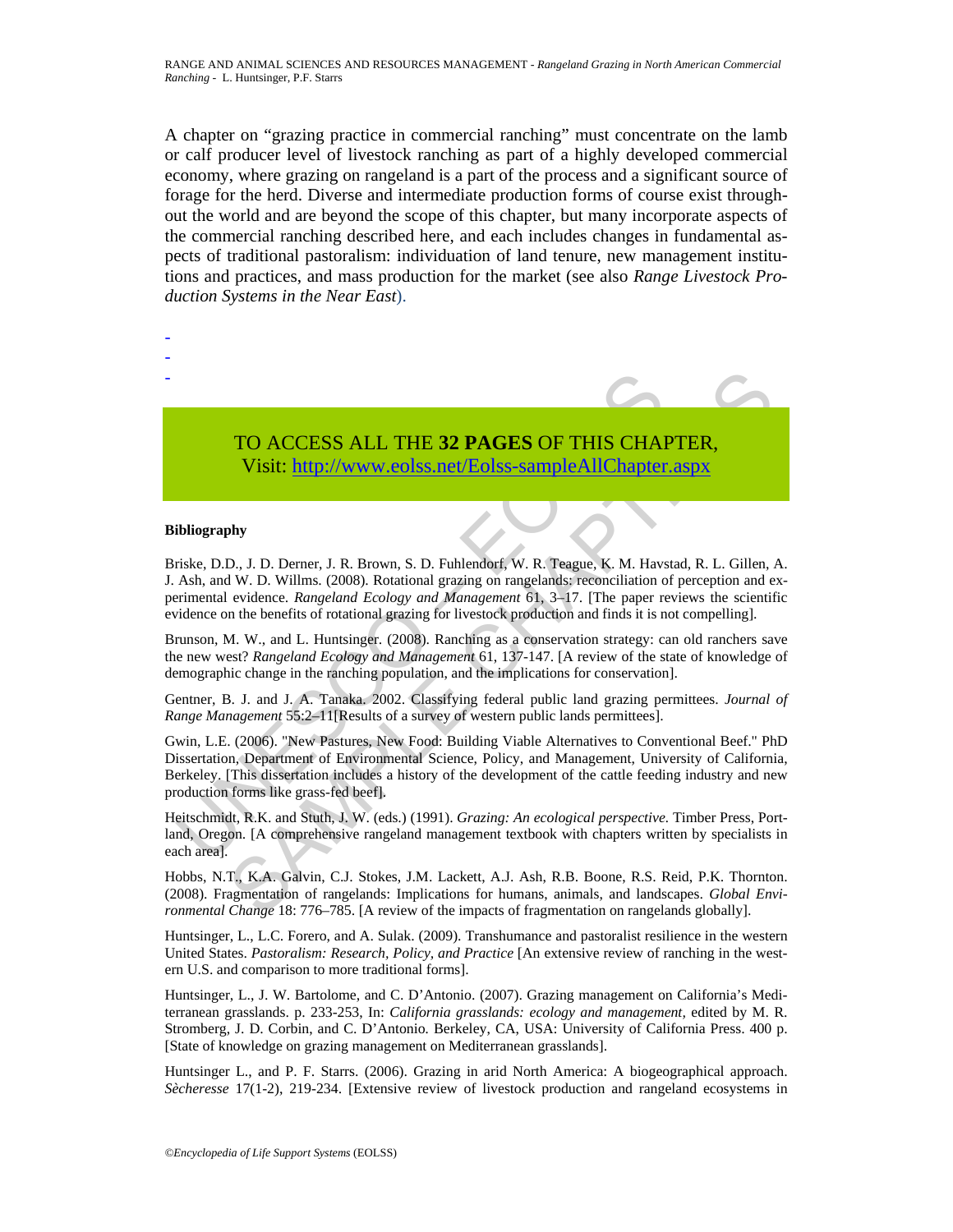North America].

Liffmann, R. H., L. Huntsinger, and L. C. Forero. (2000). To ranch or not to ranch: home on the urban range? *Journal of Range Management* 53, 362-370. [Reports results of a survey of ranchers in urban and rural areas in California].

NRC [National Research Council]. (2008). Changes in the sheep industry in the United States. Committee on the Economic Development and Current Status of the Sheep Industry in the United States. Report brief, National Research Council, National Academies Press, Washington, D.C., www.dels.nas.edu/dels/rpt\_briefs/SheepFinal.pdf accessed Sept 2008. [National Research Council report on the sheep industry].

Rinschede, G. (1984). *Die Wanderviehwirtschaft im gebirgigen West er der USA und ihre Auswirkungen im Naturraum.* Schriftenreihe der Katholischen Universität Eichstätt. [A remarkable survey of transhumance in diverse settings in the American West].

Sayre, N.F. (2005) *Working Wilderness: The Malpai Borderlands Group and the Future of the Western Range*. Tucson, AZ: Rio Nuevo [Describes the history and actions of a collaborative effort to manage rangelands on the borders of Arizona, New Mexico, and Mexico].

 Starrs, P. F. (1998). *Let the cowboy ride: cattle ranching in the American West.* 386 p. Johns Hopkins University Press. [A study of historical differences in grazing in different regions of the American West, with discussion of social dimensions of livestock ranching. History and geography of ranching in five regions in the western United States

Stroupe & Schreiner [photographers]. (1920). Fred Dressler counting sheep on range [photograph]. Special Collections, University of Nevada, Reno, P1984-23-36.jpg; electronic version scanned and archived 2005.

USDA-ERS [United States Department of Agriculture] Economic Research Service. (2010). State certificate data (generally 2001) compiled by Economic Research Service, USDA http://www.ers.usda.gov/Data/InterstateLivestockMovements/RegionalFlows.htm [accessed2010]. [Graphical representation of regional flows of livestock].

USDA-NASS [United States Department of Agriculture National Agricultural Statistics Service]. (2009). Accessed August 24, 2009 at: http://www.nass.usda.gov/QuickStats/indexbysubject.jsp?Text1=&site=NASS\_MAIN&select=Select+a+ State&Pass\_name=Cattle++All&Pass\_group=Livestock+%26+Animals&Pass\_subgroup=Dairy&list=Cat tle++All. [U.S. livestock statistics collected by the National Agricultural Statistics Service].

Apper, N.P. (2003) Working Widterness: The Manpat Borderianas Group and the Priscon, AZ: Rio Nuevo [Describes the history and actions of a collaborating<br>enge, Tucson, AZ: Rio Nuevo [Describes the history and actions of a c C(2003) Working Wilderness: The Malpta Borderlands Group and the Future of the Wester<br>CSO. Novel, New Mexico, and Mexico).<br>
Second AZ: Rio Nuevo [Describes the history and actions of a collaborative effort to manage on the USDA-NASS [United States Department of Agriculture National Agricultural Statistics Service] Census of Agriculture (2002 and 2007) National, State, and County Tables; Maps. Washington, D.C.: United States Bureau of the Census.# http://www.agcensus.usda.gov/Publications/2002/Ag\_Atlas\_Maps/Livestock\_and\_Animals/index.asp and http://www.agcensus.usda.gov/Publications/2007/Online\_Highlights/Ag\_Atlas\_Maps/Livestock\_and\_Ani mals/index.asp **[accessed 2010]**# http://www.agcensus.usda.gov/Publications/2007/Online\_Highlights/Ag\_Atlas\_Maps/Livestock\_and\_Ani

mals/index.asp [Maps and data on U.S. Agriculture].

## **Biographical Sketches**

**Dr Lynn Huntsinger** is a professor of Range management in the Department of Environmental Policy and Management at University of California, Berkeley. Her BA was in Modern Chinese History and the PhD in Range Science from UC Berkeley. She has done comparative work in Spain and China and is author of numerous papers and book chapters. Her work seeks to understand the property and social relations, values, and practices of ranchers that reflect adaptation to the non-equilibrium dynamics of rangelands as part of socio-ecological systems, with the goal of learning how long-term, sustainable management of rangelands can be created, and of contributing to the growing body of literature and theory surrounding the concept of socio-ecological systems. She works with ranch landowners, NGOs, and agencies to conserve working landscapes.

**Professor Paul Starrs** teaches cultural and historical geography at the University of Nevada, in Reno,